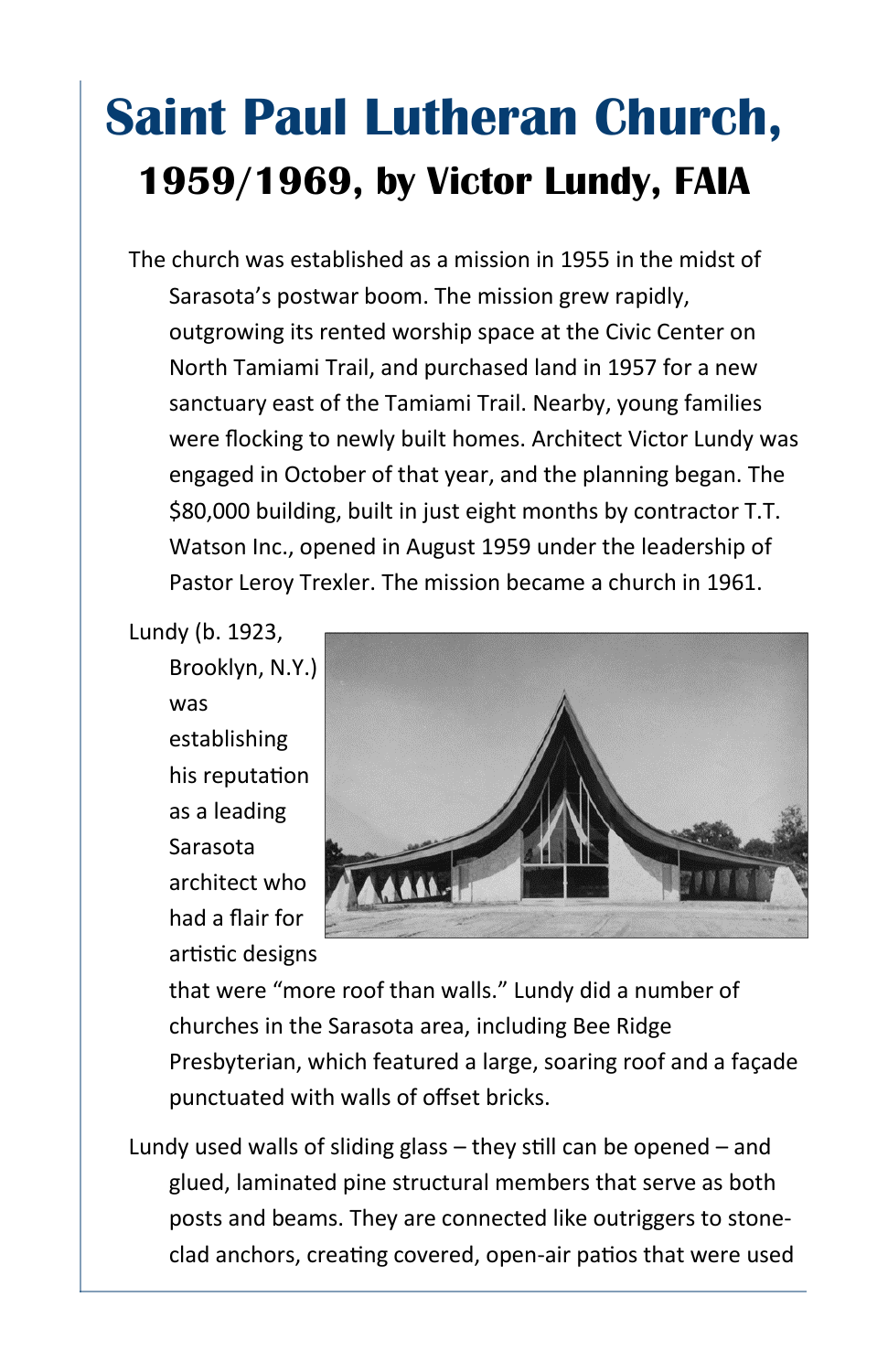to seat the larger congregations of the winter season by simply opening the sliders.

- Lundy said God could be found in the heights of the ceiling, while the people were represented by the structure's broad base.
- The church building and its architect were featured in the state and national press, including Architectural Forum in December 1959. An article titled "Lundy's personal architecture" boosted his reputation as one of America's most creative and artistic designers. Celebrating "lone wolf" Lundy's ever-present passion for curvaceous architecture over the strict functionalism of modernism's International Style, the author wrote, "Lundy never had to break out of the box; he was never in it."



- In 1960, Lundy's St. Paul design won an Award of Merit from the American Institute of Architects.
- He would later reflect on the challenges each church posed. His designs were soaring, but his clients' budgets were grounded in reality.
- "Every one of these little things was agonized into existence," Lundy told the Herald-Tribune in 2001. "The budgets were so small. If I erred, it was trying to do too much with limited means and situations. But then when they were done, I expected them to be honored as an art piece. You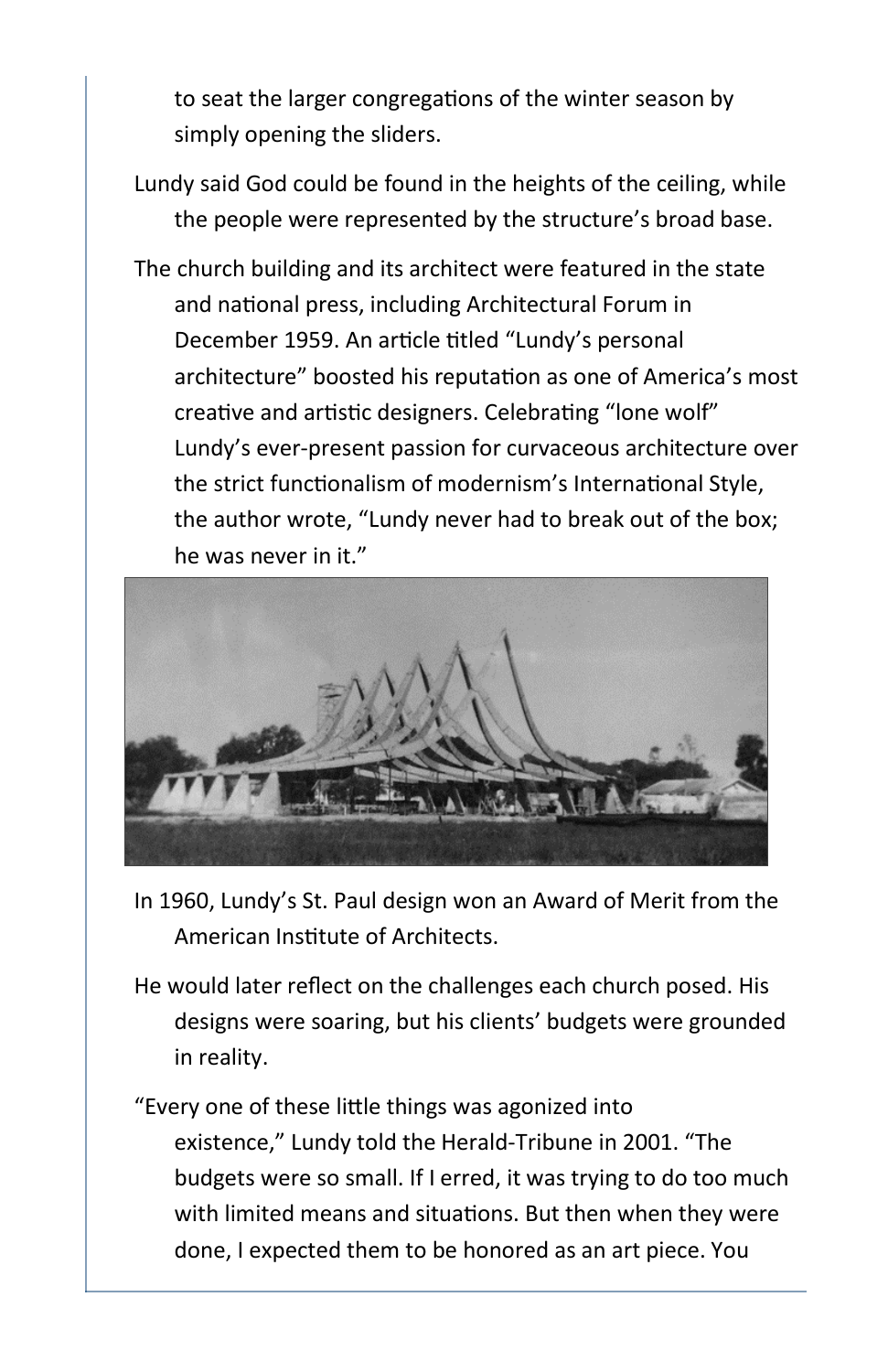don't tamper with a painting, and I expected people to respect that."

- Lundy's original plan included a larger sanctuary that would be built when the funds were available, at which time the 1959 structure would become the Fellowship Hall. "When there are new needs, you build another building, but you leave the original piece," Lundy said in 2001.
- In 1962, the church built the complementary Sunday School building. It also has a soaring roof with Glulam beams. In fact, at a time when roofs were flat and hidden, Lundy exposed and amplified them. "There is nothing contrived about my architecture," he told TIME magazine in 1959. "It is bold and naked. If it doesn't succeed, then everybody knows about it."
- By 1966, St. Paul Lutheran was ready to build the third building of its complex, signing a contract with Lundy on June 7. But rather than using walls of glass, this building, which opened in 1969, would have roughly the same dimensions as the

Fellowship Hall, and the same soaring roof. But the walls would be of unfinished concrete, as modernism



had yielded to Brutalism (from the French *beton brut*, or raw concrete). And instead of Glulam beams, the roof would be supported by cables hung from a 140-foot beam at the peak of the roof and anchored in the exterior buttresses on each side of the structure. The original plan called for the two main